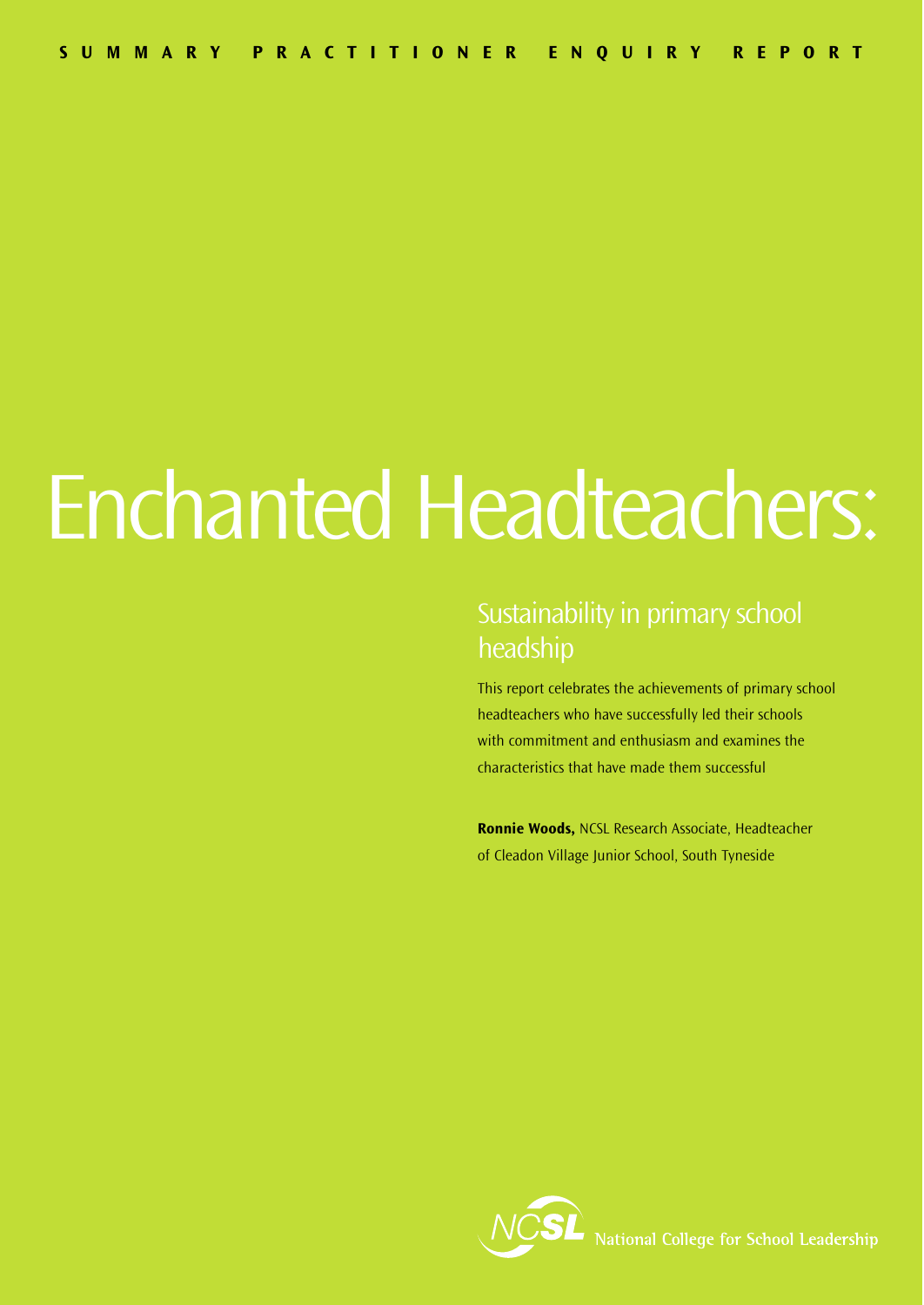**This study is based upon interviews with primary school headteachers who have been in post since before the 1988 Education Reform Act, and are judged by OFSTED to lead successful schools. OFSTED reports confirm that the success of the school results from their effective leadership. These headteachers have also managed to remain committed and enthusiastic despite the pressures and strains. They are in short 'enchanted'**.

### **Introduction**

Having been headteacher of a primary school for almost 10 years, I was made to reflect upon my position by a suggestion in a book by Brighouse and Woods (1999) that there were three phases to headship:

- $\mathcal{L}_{\mathcal{A}}$ an initiation stage which lasts three to four years
- $\overline{\mathbb{R}^n}$ a developmental phase when we are at our most dynamic and forceful and then
- $\overline{\mathbb{R}^n}$ beyond about 10 to 12 years, a phase which they describe as decline and withdrawal

They do not see the final phase as inevitable, offering the possibility of continued effectiveness through revitalising new waves of energy and direction. I find myself potentially on the cusp of decline and withdrawal. This study examines how headteachers manage to maintain their enthusiasm and effectiveness for periods far in excess of my 10 years.

#### The Context

Research into phases in the career lives of headteachers by and large confirms the pattern suggested by Brighouse and Woods. Day and Bakioglu (1996) studying the career lives of secondary headteachers saw a similar pattern but they identified four phases in headship.

The initiation phase, rather than being about learning to do the job is seen very much as a period of building mutual trust and respect, consequently the research suggests that upon taking up a second headship the cycle begins once again.

The developmental phase is the headteacher's most productive time. It's a period of growing confidence, increased effectiveness and constructive self-criticism. Headteachers have their greatest gains, their biggest successes in this period. They are building teams, delegating responsibility and showing staff they are valued in the school. The autonomous phase sees headteachers well established and confident in their position. They are still effective and their confidence is a source of strength to the school. However the seeds for potential decline can also be sown in this phase. In being confident, almost comfortable, there is a danger that rather than being a creator or developer, the head becomes a maintainer, a potential source for conservatism, resistant to change. This established position also makes them difficult to challenge.

Rather than decline and withdrawal, Day and Bakioglu choose to call the final phase advancement. This is portrayed as a time of declining energy levels and a withdrawal from the aspects of the job which are uncomfortable. The headteacher justifies this position by saying: "It's all in place, the team works well, I can withdraw, distance myself, find other outlets outside of school." In this scenario, the drive for school improvement which should come from the headteacher hopefully lies elsewhere in the school.

Much of the research sees the final phase as inevitable, however Pascal and Ribbins (1998) suggest that there could be an alternative. In their research into the career lives of primary school headteachers they suggest that some headteachers manage to remain enchanted. Although their study does not explore the nature of this enchantment they do suggest that it lies in the emotional involvement they have in their work, and their closeness to the children. How does the possibility of continued enchantment relate to the idea of renewal through waves of new energy and direction?

## Talking with Enchanted **Headteachers**

Taking Pascal and Ribbins' proposition that there is the prospect of continued enchantment in primary school headship I went looking for enchanted headteachers. Using the criteria of longevity and, in OFSTED's judgement, continued effectiveness, I identified a number of headteachers who continued to be a leading force in their schools (this judgment was confirmed within their LEAs). The interviews included discussion of aspects of their work that helped to sustain their enthusiasm as well as a consideration of issues which make the job so demanding.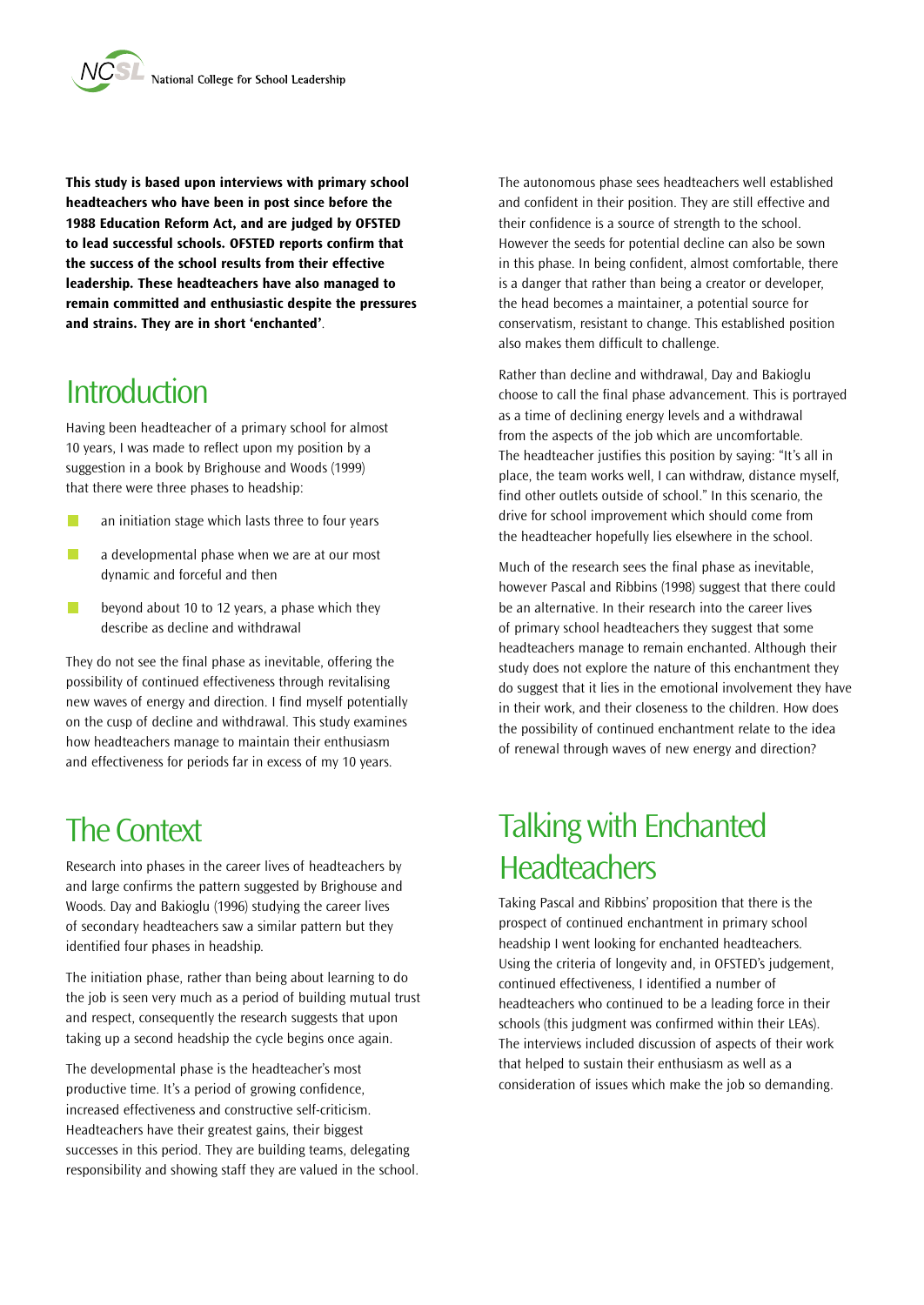# Characteristics of Enchanted **Headteachers**

What emerged from my discussions were a group of common characteristics – characteristics of the individuals, the way they work and the schools they lead.

- $\mathcal{L}^{\text{max}}$ Pride, a selfless pride, a generosity of spirit, a pride in their people and their achievements. *"I have brilliant kids, a brilliant staff and great governors."*
- r. Closeness to the children and an acute awareness of their needs and where they come from. They believe that their school is making a huge difference to children's lives. They demonstrate a passionate commitment to teaching and learning, to the quality of provision, to maintaining high standards, to developing fully rounded individuals well prepared for the next stage of their lives. They know what is going on, and everyone knows they know. *"I think a very, very important part of headship is knowing your families, knowing not just the child who is in school but knowing the child and the family from which it comes each day."*

 $\sim$ 

Respect for and sensitivity to the needs of others, placing a high value upon quality of relationships throughout the school community. This respect and sensitivity is modelled strongly in all they say and do. They are builders of teams and developers of people. *"I believe in the team. I believe within the four walls of this school I have the expertise to cope with any problem. To develop something in a particular area we sit down and get our heads together. We find a solution, a solution that will work in our school."*

An optimistic view of change as challenge – not a blind acceptance of change but a view that the school must keep moving forward, can always improve further. Imposed change is to be taken, adapted and made to work in their schools. *"We never see change as a threat, we wouldn't be bowed down by worry. We would be optimistic, and think if it's going to improve things, to make things better, let's do our best with it."*

- Good at listening, encouraging the contribution of **The State** others, accepting constructive criticism and admitting mistakes. And being self-reflective in doing so. *"My deputy head and my lower school co-ordinator are two people I respect very, very highly and neither of them are slow at telling me when they think something needs changing, something needs doing, or that I've got it wrong."*
- $\mathcal{L}^{\text{max}}$ View of themselves as nothing special. They are acutely conscious that much of what they do and how they do it is context sensitive.

## Learning from Enchanted **Headteachers**

The characteristics I have described identify people who are able to sustain their effectiveness and the continued success of the school. These findings give rise to a number of questions. Does the absence of some or all of these characteristics make that sustainability difficult?

It does seem probable that if the foundations upon which enchanted headship appears to be built – pride, caring, respect, sensitivity, optimism and an overriding passion that their work makes a difference to children – are absent, it makes sustained effectiveness for headteachers very difficult.

Are these fundamental foundations upon which to build sustainable successful headship? What are the implications for headship training? Could the characteristics identified in the enchanted heads form the basis of a reflective audit tool for headteachers or LEA officers supporting headteachers?

Utilising the support of enchanted headteachers might be difficult. They insist that their success is context sensitive, that they are good at being headteacher of that school only because of the support they have within their school How do we harness their expertise for the benefit of less experienced headteachers?

One way of utilising this expertise might be though helping enchanted headteachers articulate their contribution to the success of their school, to give them a coherent understanding of their achievements so that they can share it with others. In this way their success, their achievements and their ability to sustain that success is celebrated.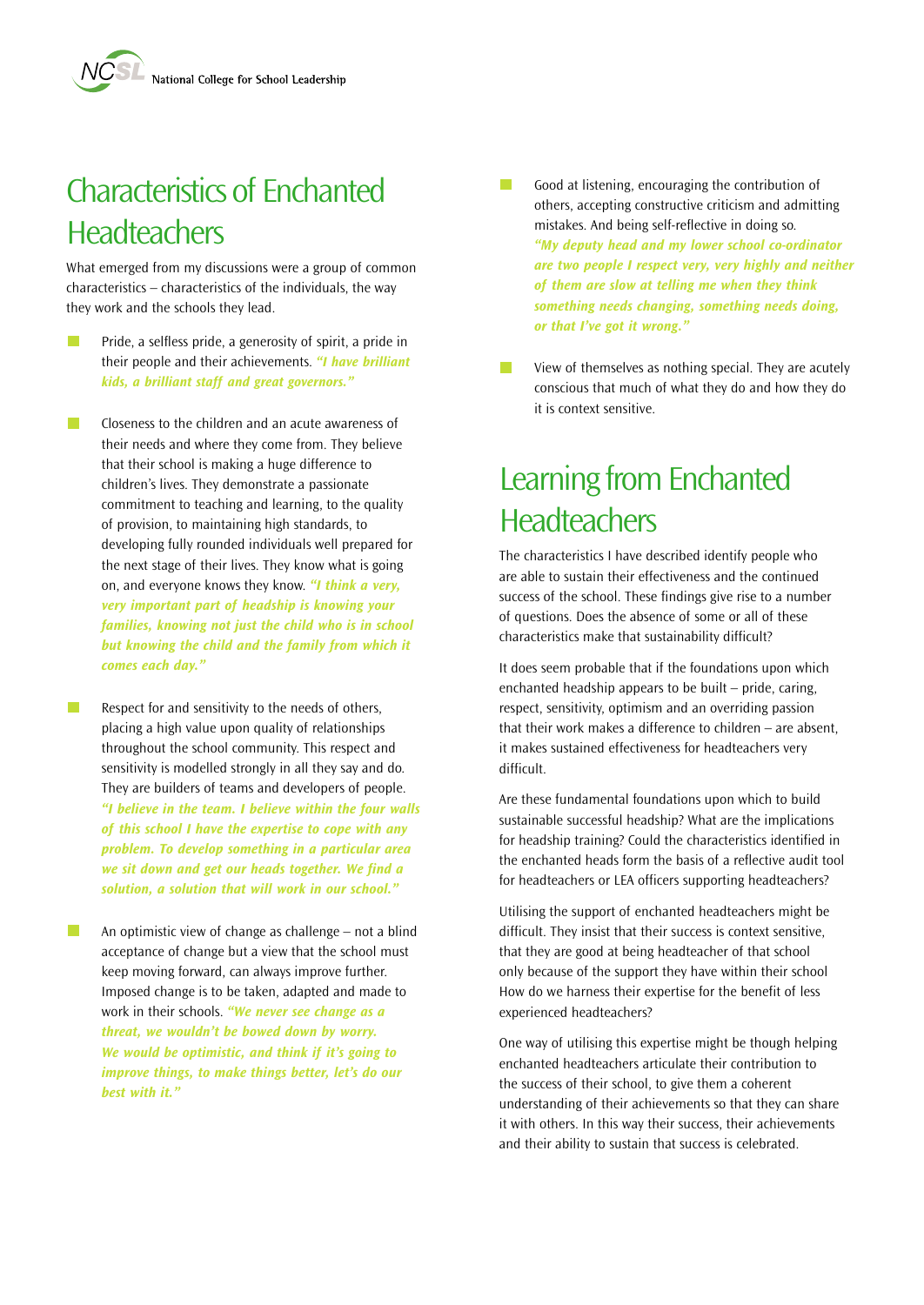# Celebrating Enchanted **Headship**

Modern headship means leading a highly accountable, closely scrutinised, public service. That individuals manage to remain committed, enthused and successful in this high pressure situation needs to be acclaimed. The headteachers interviewed for this study lead successful schools that are improving the life chances of the children in their care.

We need to celebrate their achievements and that of others like them. In doing so we can also provide an antidote to some of the scepticism and cynicism that sometimes pervades debate within and about our schools.

#### **References**

Brighouse T. and P. Woods. (1999) **How to Improve Your School,** Routledge, London

Day C. and A. Bakioglu. (1996) **'Development and Disenchantment, in the Professional Lives of Headteachers'.** In: Goodson I and Hargreaves A, Teachers Professional Lives, Falmer Press, London

Pascal C. and P. Ribbins. (1998) **Understanding Primary Headteachers,** Cassell, London

Correspondence to the author: **ronnie.woods@btopenworld.co.uk** **Please send me the following summary Practitioner Enquiry Report/s:**

**Please send me the following full Practitioner Enquiry Report/s:**

#### **Name:**

#### **Address:**

Please return this form to Amanda Hatchett, by fax on 0115 84 66952 or by post to

Amanda Hatchett **National College for School Leadership** Jubilee Campus Wollaton Road **Nottingham** NG8 1BB

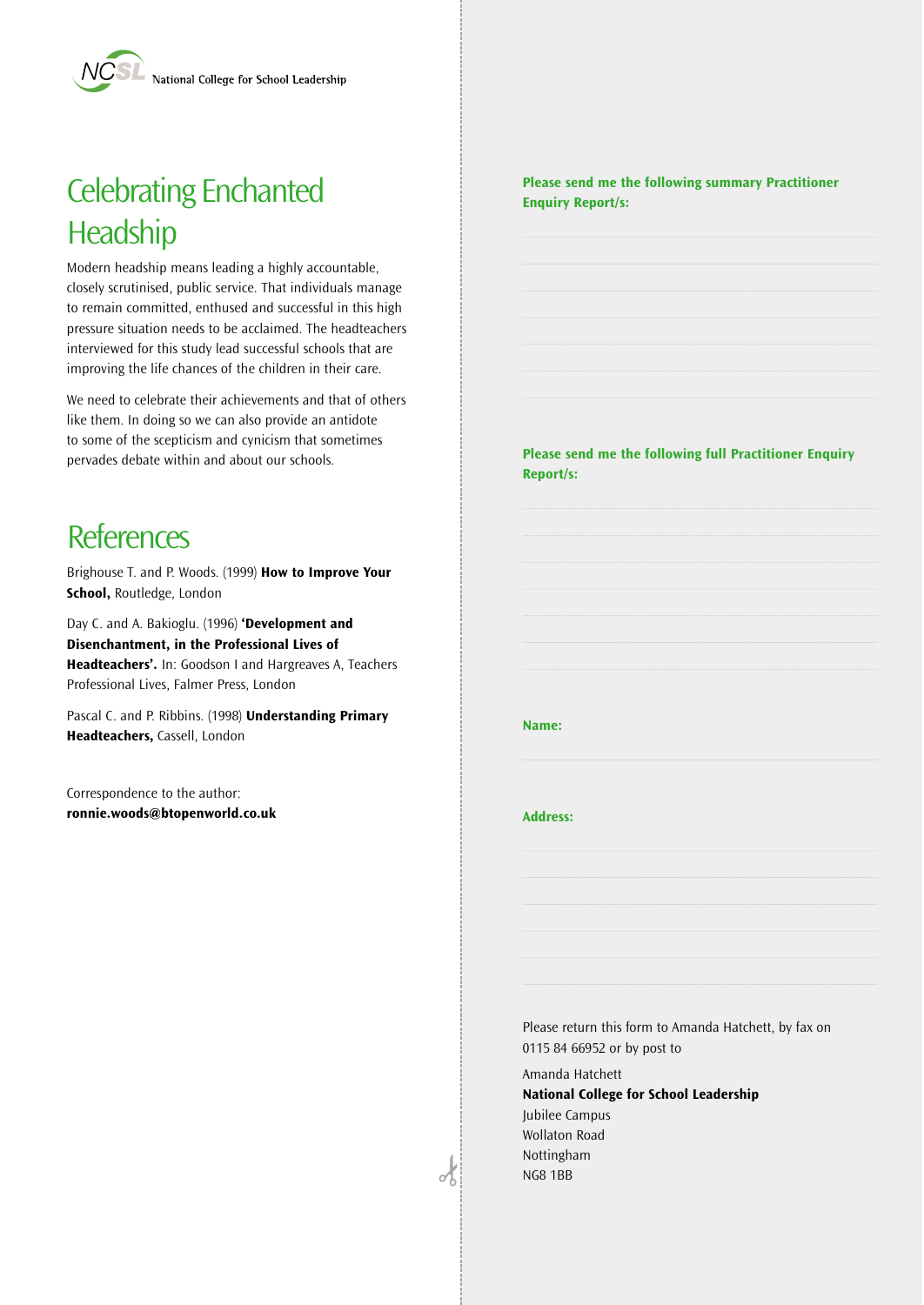Practitioner **Enquiry** Report Reply Form

# **Practitioner Enquiry** Reports

NCSL is involving school leaders, via research associate opportunities, in establishing a knowledge base about leadership in schools. The following Practitioner Enquiry Reports can be requested by returning the form opposite:

**Leading Learning: Instructional leadership in infant schools,** Susan Benson, Headteacher, Nettleham Infant School, Lincoln

**Winning Hearts and Minds: Leadership and performance management,** Michael Crane, Headteacher, John Port School, Derby

**Leading to Success: Judging success in primary schools in challenging contexts,** Stephen Englefield, Headteacher, Brownhill Primary School, Leeds

**No Regrets? Starting secondary headship,** Alan Sieber, Headteacher, Tarporley Community High School, Cheshire

**IcT's About Learning: School leadership and the effective integration of information and communications**

**technology,** Ken Walsh, Headteacher, King Edward VII School, Melton Mowbray



National College for School Leadership